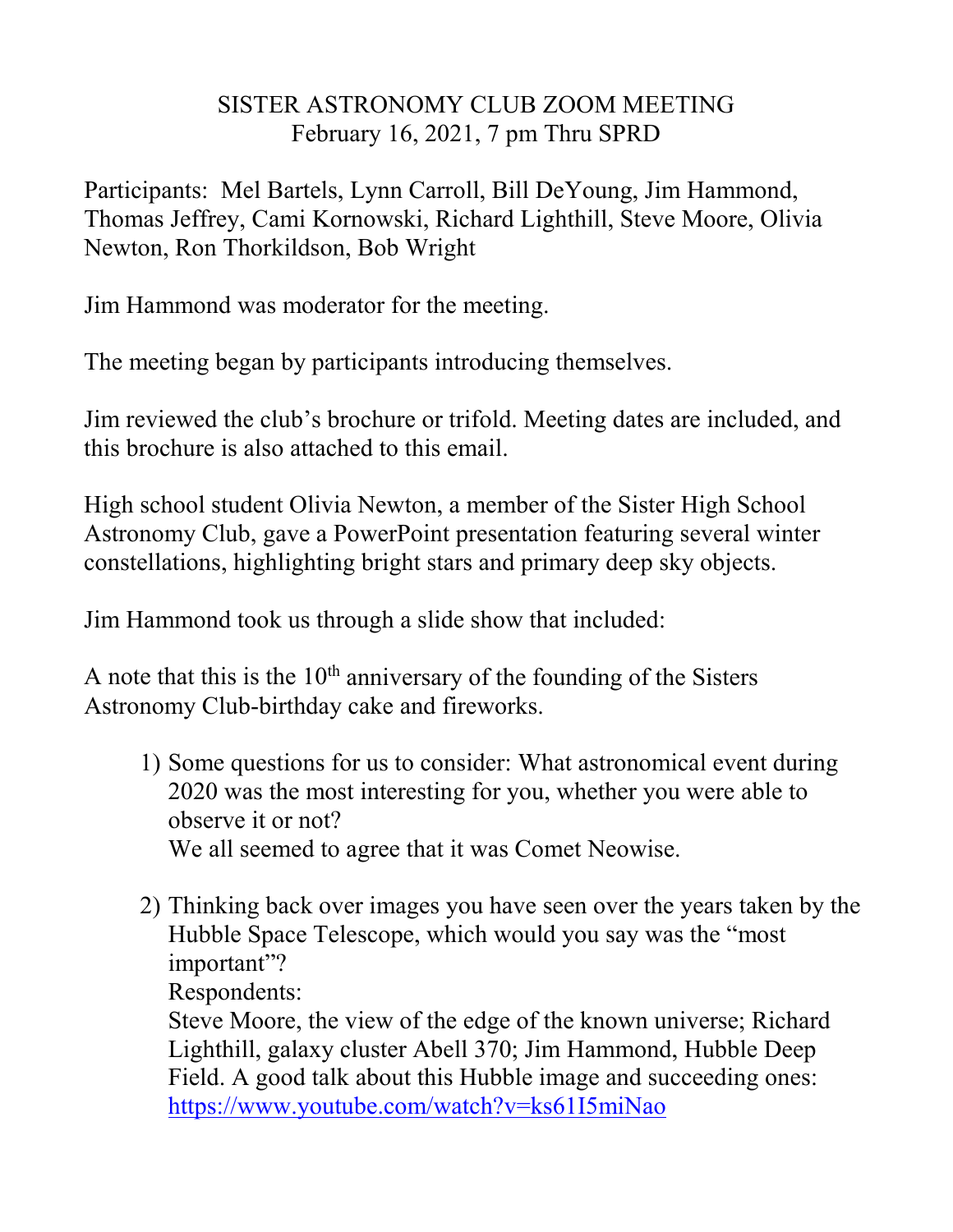Review of SAC activities:

Sky Quality Meter installed at Rimrock Ranch. Jim Discussed some of the data we have obtained.

RonThorkildson discussed the RECON Project and imaging of an interesting triple star:

Ron reported that the Sisters RECON team completed a successful event on the evening of January 14 by finding the assigned star field and capturing images for the required length of time. Afterward, since the evening was still young, and the sky reasonably clear, Ron suggested the team find and image the triple star system Omicron2 Eridani (40 Eridani). At magnitude 4.4, the star is an easy naked-eye object, which the team quickly located and photographed. Sisters High School teacher Rima Givot sent one of the pictures to Jim which he showed at the meeting. Ron sent Jim a color photo of the star system that someone else had taken for comparison.

This triple star is noteworthy because these stars consist of a yellow dwarf (only slightly smaller than the sun), a white dwarf and a red dwarf. White and red dwarf stars are not seen very often by amateur astronomers because they are so dim. Fortunately, Omicron2 Eridani is only about 16 light-years away—8th nearest of the naked-eye stars. A fun piece of trivia is that in the Star Trek TV series created by Gene Roddenberry, Mr. Spock's home planet, Vulcan, was said to orbit the yellow dwarf star in this system.

In connection with the above questions and responses, Jim showed some of his images of Comet Neowise—his opinion of the most interesting celestial event of 2020.

Jim also had a couple photos of the Saturn-Jupiter conjunction as did Richard Lighthill. Lynn Carroll showed a couple of comet images.

Steve Moore showed images of the sky from Natural Bridges National Monument including images of Comet Neowise.